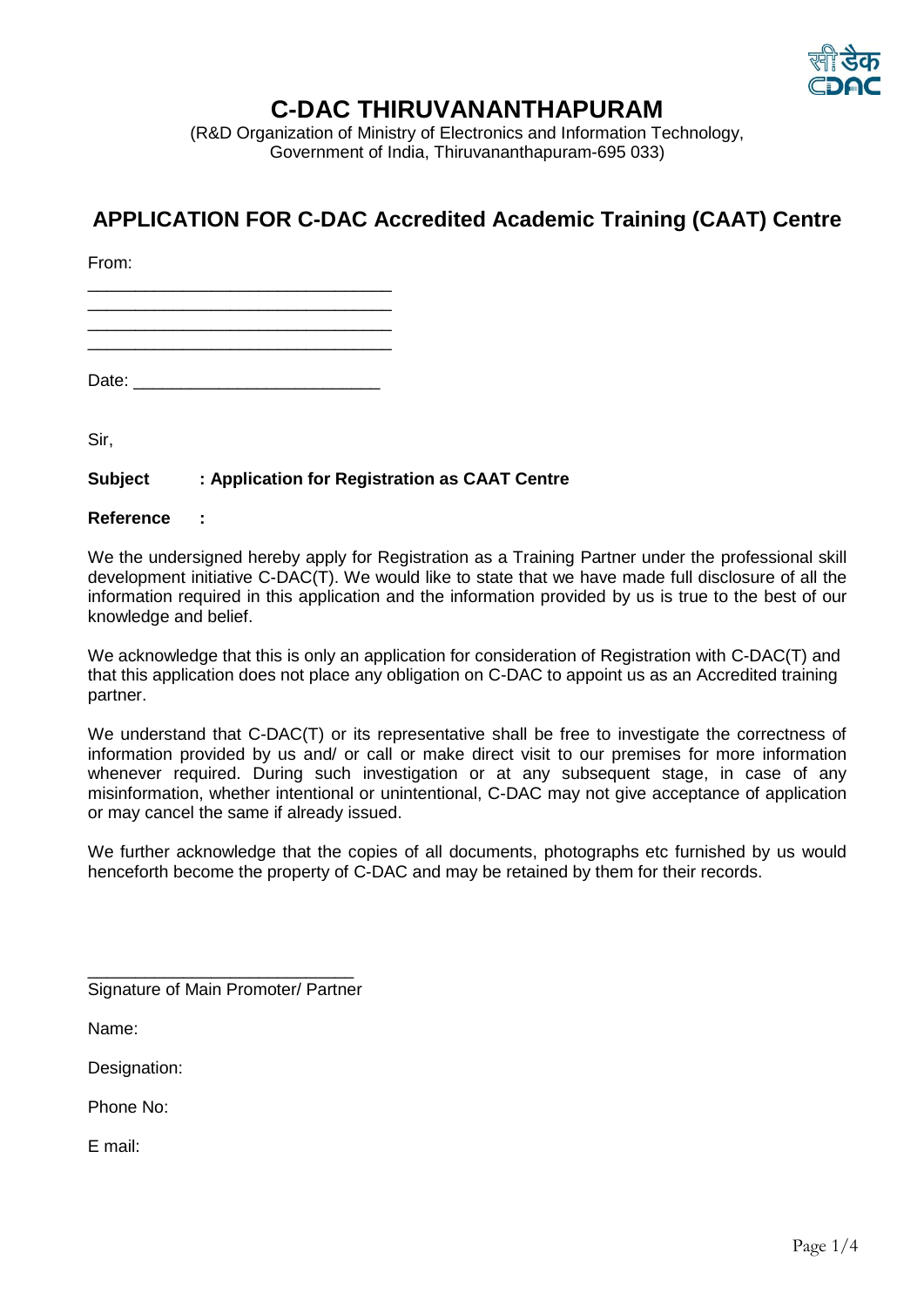

| 1.  | Name of the Organization<br>(in full and BLOCK CAPITAL)           | $\ddot{\cdot}$       |                                                                                                          |
|-----|-------------------------------------------------------------------|----------------------|----------------------------------------------------------------------------------------------------------|
| 2.  | <b>Official Postal Address</b>                                    | $\ddot{\phantom{a}}$ |                                                                                                          |
|     |                                                                   |                      |                                                                                                          |
|     |                                                                   |                      |                                                                                                          |
|     |                                                                   |                      |                                                                                                          |
|     |                                                                   |                      |                                                                                                          |
|     |                                                                   |                      | Pincode:  State:<br>Website                                                                              |
|     |                                                                   |                      | Social media :                                                                                           |
| 3.  | Name of the Applicant<br>(in full and BLOCK CAPITAL),             | $\ddot{\cdot}$       |                                                                                                          |
|     | with Designation / Post                                           |                      |                                                                                                          |
|     | (a valid id proof to be submitted<br>along with this application) |                      |                                                                                                          |
| 4.  | Date of Birth (dd/mm/yyyy)                                        | Ì                    |                                                                                                          |
|     | <b>Residential Address</b>                                        |                      |                                                                                                          |
| 5.  |                                                                   |                      |                                                                                                          |
|     |                                                                   |                      |                                                                                                          |
|     |                                                                   |                      |                                                                                                          |
| 6.  | Citizenship.                                                      |                      |                                                                                                          |
| 7.  | <b>Educational Qualifications.</b>                                |                      |                                                                                                          |
| 8.  | Professional affiliations.                                        |                      |                                                                                                          |
| 9.  | Total years of experience.                                        |                      |                                                                                                          |
| 10. | Telephone / Mobile Number.                                        | $\ddot{\phantom{a}}$ |                                                                                                          |
|     | 11. NRI/Foreign travel Information.                               |                      |                                                                                                          |
| 12. | $E -$ Mail.                                                       | $\ddot{\cdot}$       |                                                                                                          |
| 13. | Parent / subsidiary<br>Organisation(s) (if any)                   | t                    |                                                                                                          |
|     | Type of the Organization                                          |                      | Government/Quasi Government/Private/ Partnership                                                         |
|     | (Documentary proof of<br>registration / formation of the          |                      | firm / Voluntary organizations / Public Ltd Company /<br>Co-operative / Autonomous Society/Trust/ Others |
| 14. | institution to be enclosed)                                       | $\ddot{\phantom{a}}$ | (specify)                                                                                                |
|     |                                                                   |                      |                                                                                                          |
| 15. | Year in which the Organization                                    | $\ddot{\cdot}$       |                                                                                                          |
|     | started functioning (dd/mm/yyyy)                                  |                      |                                                                                                          |
| 16. | Nature of current business &<br><b>Annual Turnover</b>            |                      |                                                                                                          |
|     |                                                                   |                      |                                                                                                          |
| 17. | No. of offices in the country &<br>Location of each centre        |                      |                                                                                                          |
|     |                                                                   |                      |                                                                                                          |
| 18. | If already running courses; give<br>details of courses:           |                      |                                                                                                          |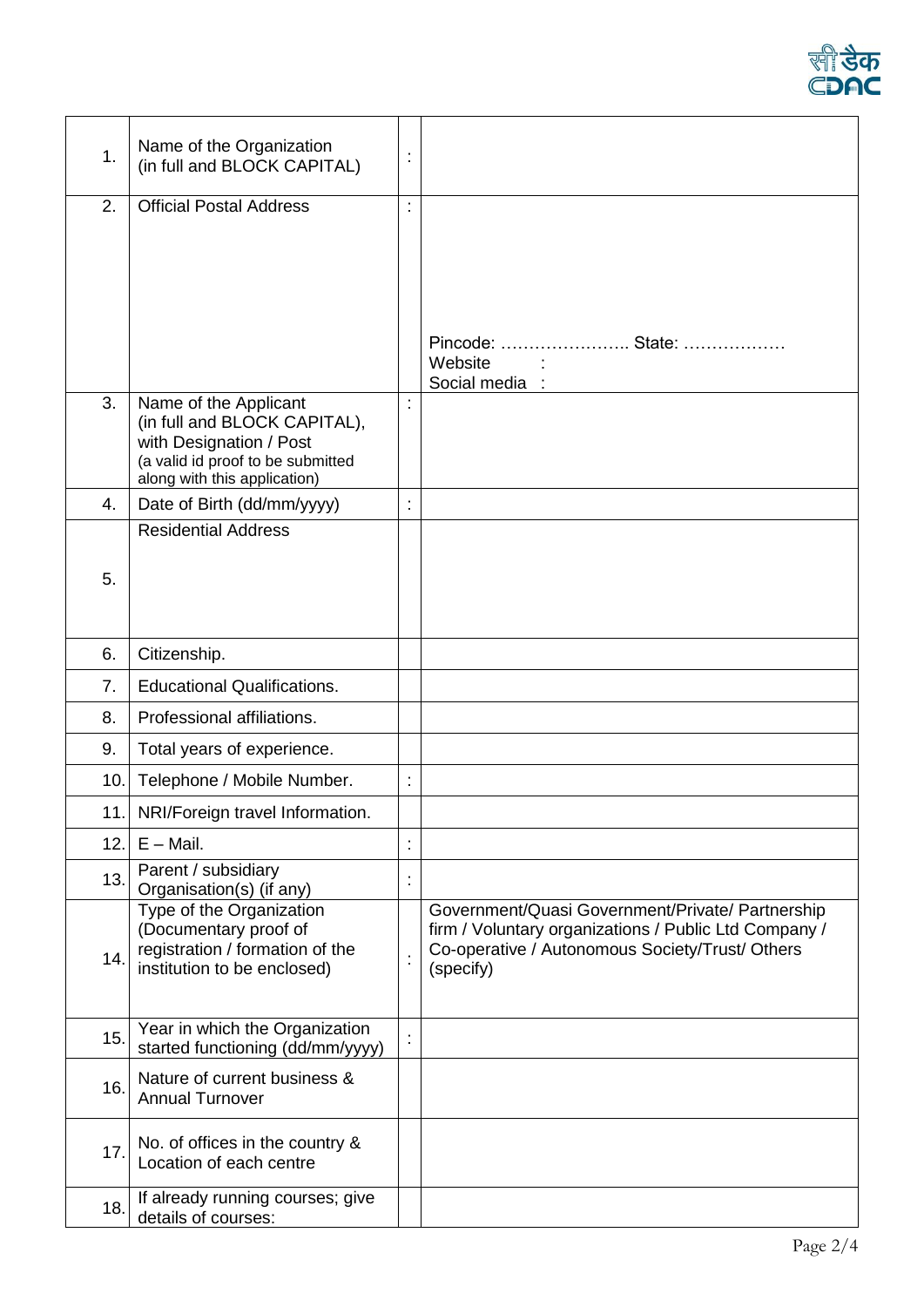|     | <b>Course Name</b>                                                                                    |                |  |
|-----|-------------------------------------------------------------------------------------------------------|----------------|--|
|     | Duration                                                                                              |                |  |
|     | No. of students                                                                                       |                |  |
|     | Course Fee etc.                                                                                       |                |  |
|     |                                                                                                       |                |  |
|     |                                                                                                       |                |  |
| 19. | List of CAAT Training courses<br>applied for                                                          |                |  |
| 20. | Details of proprietors/ partners /<br>Directors viz. Name,<br>experience, qualifications, age<br>etc. |                |  |
| 21. | If applying for second time<br>reason for re-submission                                               |                |  |
| 22. | Accreditation/Affiliation/Franchise<br>(if any)                                                       |                |  |
| 23. | Expected trained manpower<br>output per annum for CAAT<br>courses.                                    |                |  |
| 24. | Last 2 years training and<br>placement record of the<br>organisation/Institute.                       |                |  |
| 25. | Preferred Location for which<br>accredited centre is applied for.<br>(location map to be enclosed)    | $\ddot{\cdot}$ |  |
| 26. | Nearest Landmark & Railway<br>Station                                                                 | İ              |  |
| 27. | Is the Organization functioning in<br>own / rented building?                                          |                |  |
| 28. | Facility is under hypothecation?<br>Give details                                                      |                |  |
| 29. | <b>Total Available Floor Space</b>                                                                    | Ì              |  |
|     | (Sq. Ft.)<br>No. of classrooms available                                                              |                |  |
|     | No. of computer labs available                                                                        |                |  |
|     | No. of exam halls available                                                                           |                |  |
| 30. | (Indicate capacity of each)                                                                           | $\cdot$        |  |
|     | Library Facility (yes/no)                                                                             |                |  |
| 31. | <b>Wireless Broadband Connectivity</b><br>(yes/no)                                                    |                |  |
| 32. | Lab Components:<br>No. of PCs (with specification)                                                    |                |  |
|     | Printer                                                                                               |                |  |
|     |                                                                                                       |                |  |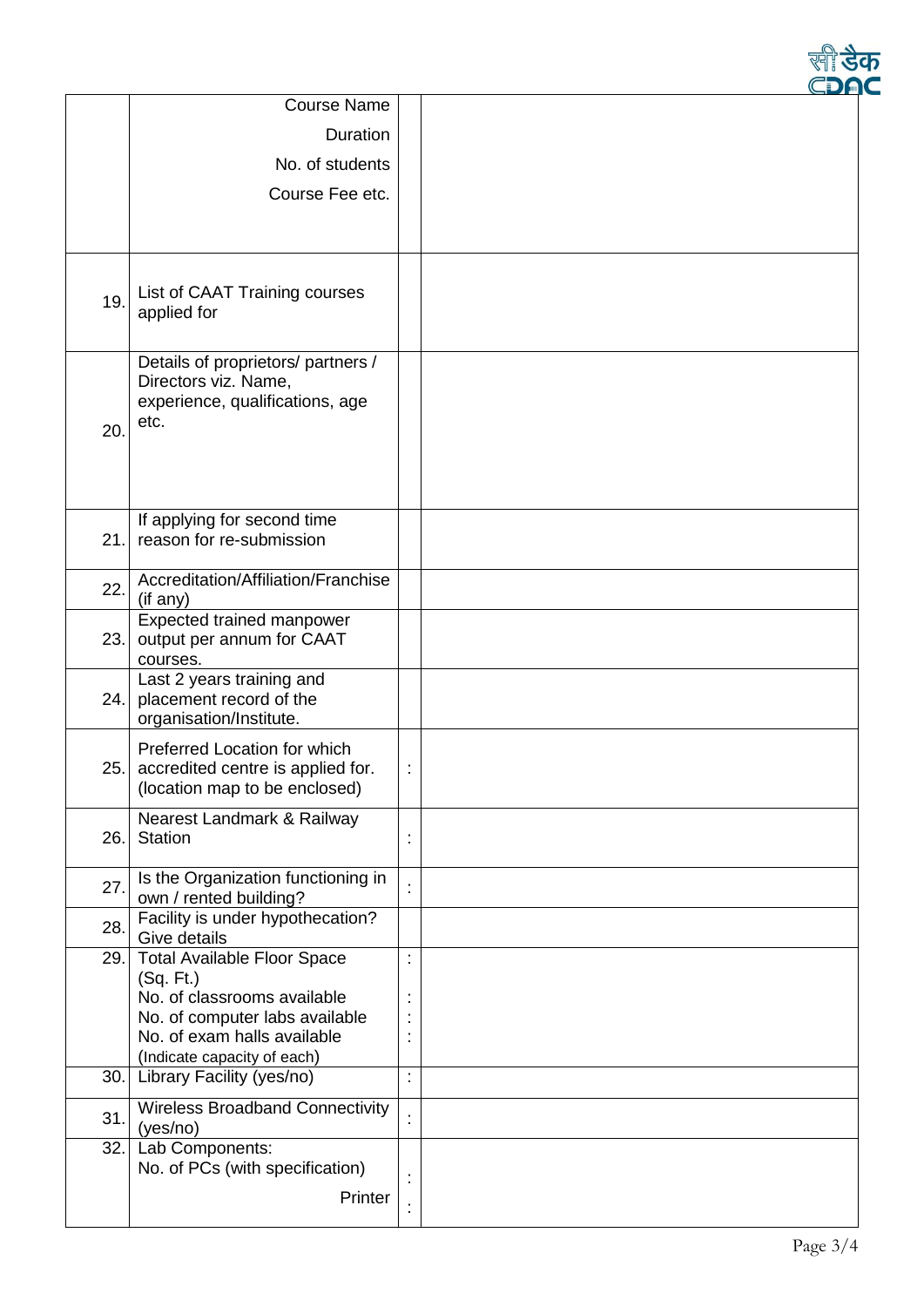|     | <b>LCD Projector</b>                                                                                                                                 | $\ddot{\phantom{a}}$                                     |                                       |
|-----|------------------------------------------------------------------------------------------------------------------------------------------------------|----------------------------------------------------------|---------------------------------------|
|     | White board / Black board                                                                                                                            | ÷                                                        |                                       |
|     | Whether computer labs are                                                                                                                            | ÷                                                        |                                       |
|     | networked (yes/no)                                                                                                                                   |                                                          |                                       |
| 33. | <b>Basic Amenities</b><br>Provision for drinking water<br>(yes/no)<br>Provision for toilet(yes/no)<br>Open area<br>Parking space                     | $\ddot{\cdot}$<br>İ,<br>$\ddot{\cdot}$<br>$\ddot{\cdot}$ |                                       |
| 34. | IT business experience (give<br>details)                                                                                                             | $\ddot{\phantom{a}}$                                     |                                       |
| 35. | Are you managing any other<br>Accredited/franchisee centres<br>(yes/no), if yes, give details                                                        | $\ddot{\phantom{a}}$                                     |                                       |
| 36. | No of faculty members for CAAT                                                                                                                       | $\ddot{\phantom{a}}$                                     |                                       |
| 37. | <b>Faculty details</b>                                                                                                                               | $\ddot{\cdot}$                                           |                                       |
|     | (Name,<br>1.<br>2.<br>3.<br>4.                                                                                                                       |                                                          | Qualification,<br>Experience)<br>Age, |
| 38. | Other staff information.                                                                                                                             |                                                          |                                       |
|     | 39. State reasons why your<br>organization should be selected<br>as a C-DAC Accredited<br>Academic Training Centre of C-<br>DAC, Thiruvananthapuram. | $\cdot$<br>$\bullet$                                     |                                       |

**NB.** 

Use supplementary sheets wherever needed.

Documentary proof of Registration/ Income Tax/ GST /PAN / Photograph etc. need to be attached